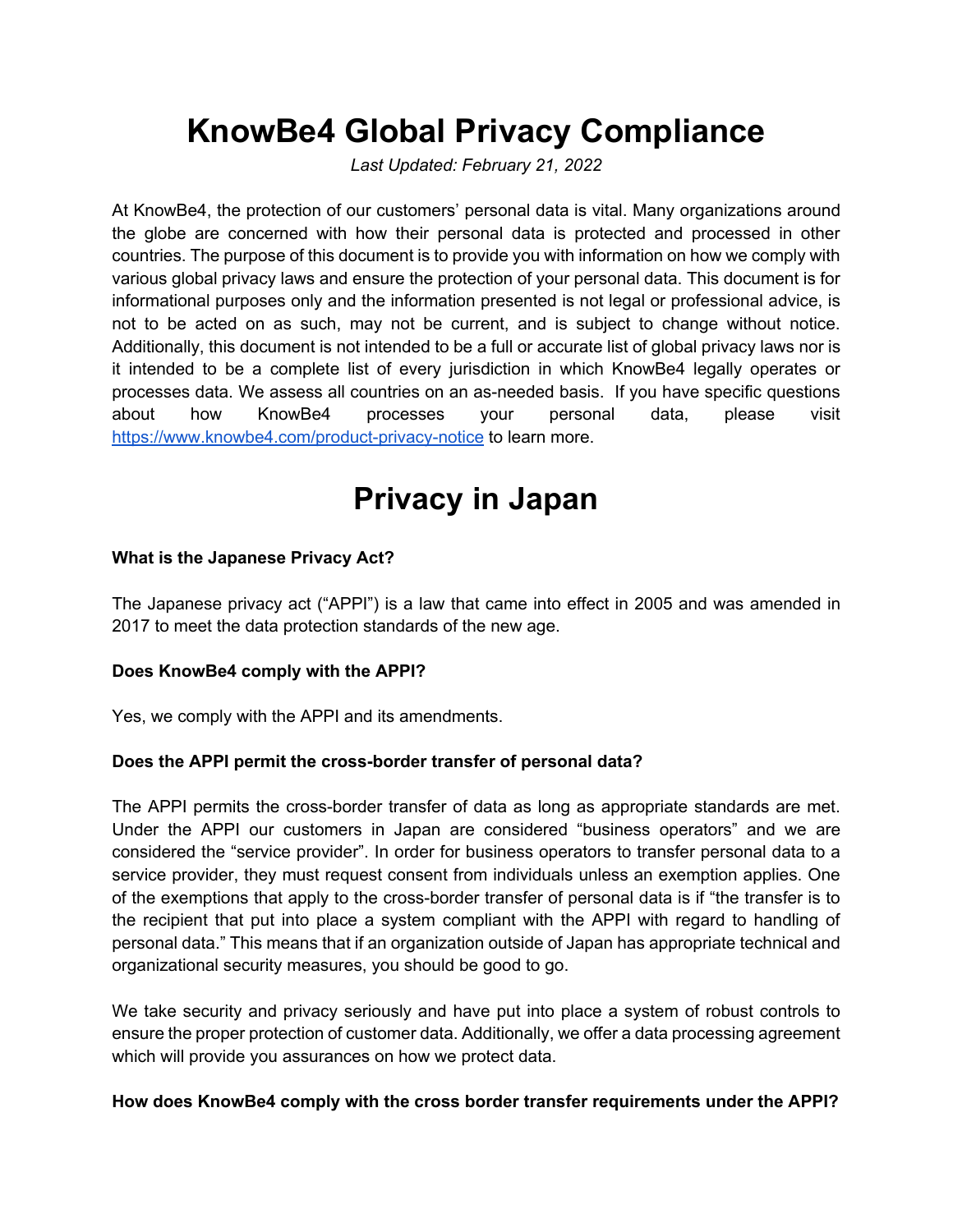We have put in place robust controls to ensure that data is processed appropriately and in compliance with the APPI. Additionally, we have executed agreements with our subprocessors (or otherwise, sub-service providers) to ensure that customer data is also handled appropriately and only under your instructions.

## **Privacy in North America**

### **CANADA**

It is important to note that Canada has privacy laws at both the federal and provincial level. At the federal level, Canada's primary privacy law is the Personal Information Protection and Electronic Documents Act ("PIPEDA"). The secondary Canadian privacy law is simply known as the Privacy Act.

Canadian provinces are also permitted to create their own provincial-level privacy laws that are deemed to be similar to PIPEDA.

#### **Does KnowBe4 comply with PIPEDA?**

Yes, we comply with PIPEDA.

#### **Does PIPEDA permit the cross-border transfer of information?**

Yes, there are no rules or restrictions in PIPEDA that prohibit organizations from transferring personal information to other countries such as the United States. The Guidelines published by the Office of the Privacy Commissioner of Canada provide more insight on how cross border data transfers should take place.

#### **How does KnowBe4 ensure compliance with PIPEDA?**

We have put in place robust controls to ensure that data is processed appropriately and in compliance with PIPEDA. Additionally, we have executed agreements with our subprocessors (or otherwise, sub-service providers) to ensure that customer data is also handled appropriately and only under our customers' instructions. We also ensure that our products and services are provided with privacy and security top of mind to ensure the adequate protection of your organization's personal data.

**Alberta PIPA**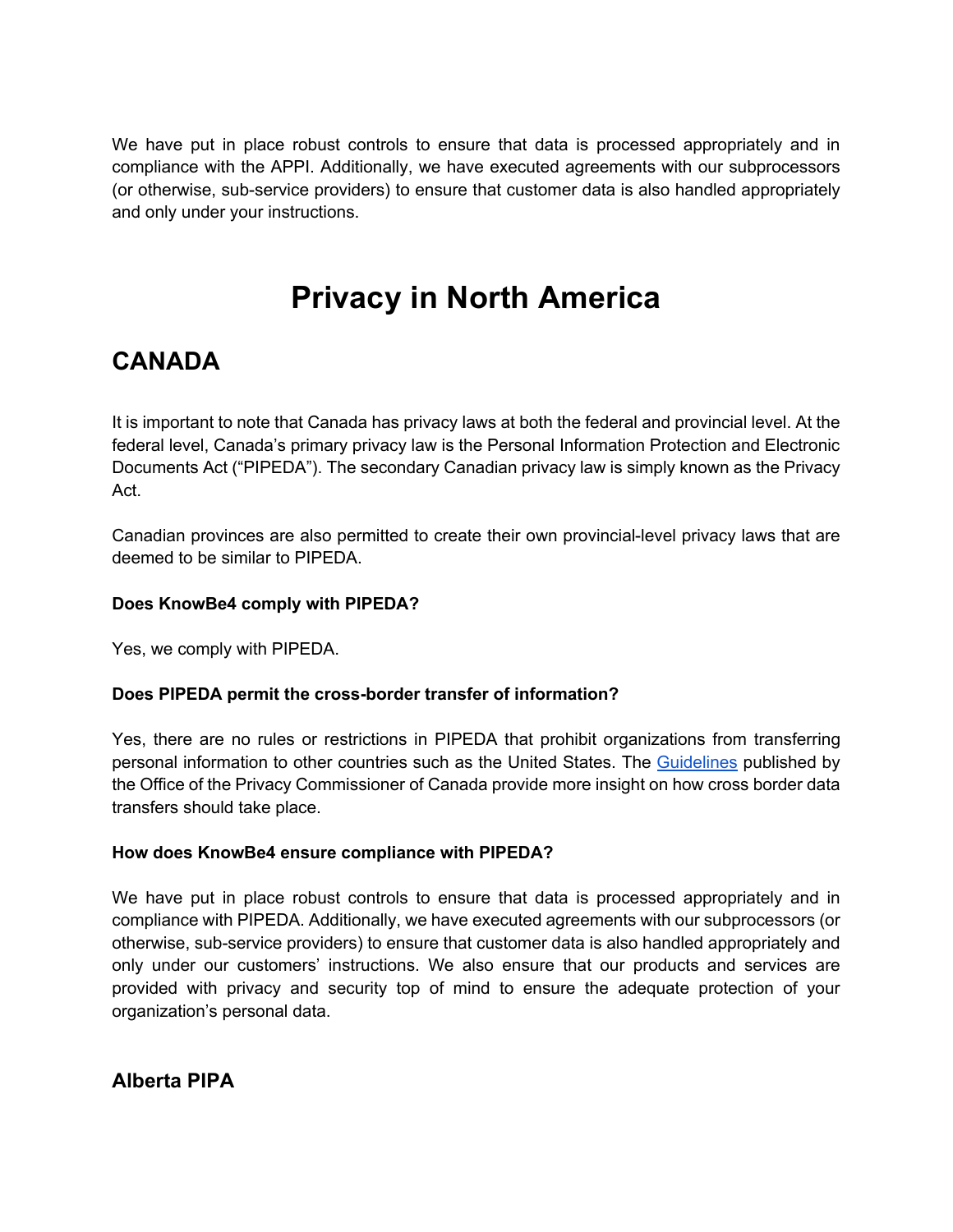#### **Does KnowBe4 comply with Alberta's PIPA?**

Yes, we comply with Alberta's Personal Information Protection Act (PIPA).

#### **Does Alberta's PIPA permit the cross-border transfer of information?**

Yes, Alberta's PIPA permits the cross-border transfer of information. There are a few steps that an organization may need to take first in regard to notifications and documentation. We suggest you consult your privacy expert or legal counsel on those matters.

#### **How does KnowBe4 ensure compliance with Alberta's PIPA?**

We have put in place robust controls to ensure that your data is processed appropriately and in compliance with PIPA. Additionally, we have executed agreements with our subprocessors (or otherwise, sub-service providers) to ensure that your data is also handled appropriately and only under our customers' instructions. We also ensure that our products are built with privacy and security top of mind to ensure the adequate protection of customer personal data.

### **British Columbia PIPA**

#### **Does KnowBe4 comply with British Columbia's PIPA?**

Yes, KnowBe4 complies with British Columbia's Personal Information Protection Act (PIPA).

#### **Does British Columbia's PIPA permit the cross-border transfer of information?**

Yes, British Columbia's PIPA permits the cross border transfer of information. There are a few steps that an organization may need to take first in regard to notifications and documentation. We suggest you consult your privacy expert or legal counsel on those matters.

#### **How does KnowBe4 ensure compliance with British Columbia's PIPA?**

We have put in place robust controls to ensure that your data is processed appropriately and in compliance with PIPA. Additionally, we have executed agreements with our subprocessors (or otherwise, sub-service providers) to ensure that your data is also handled appropriately and only under our customers instructions. We also ensure that our products and services are provided with privacy and security top of mind to ensure the adequate protection of customer personal data.

#### **Does British Columbia's FIPPA permit the cross-border transfer of information?**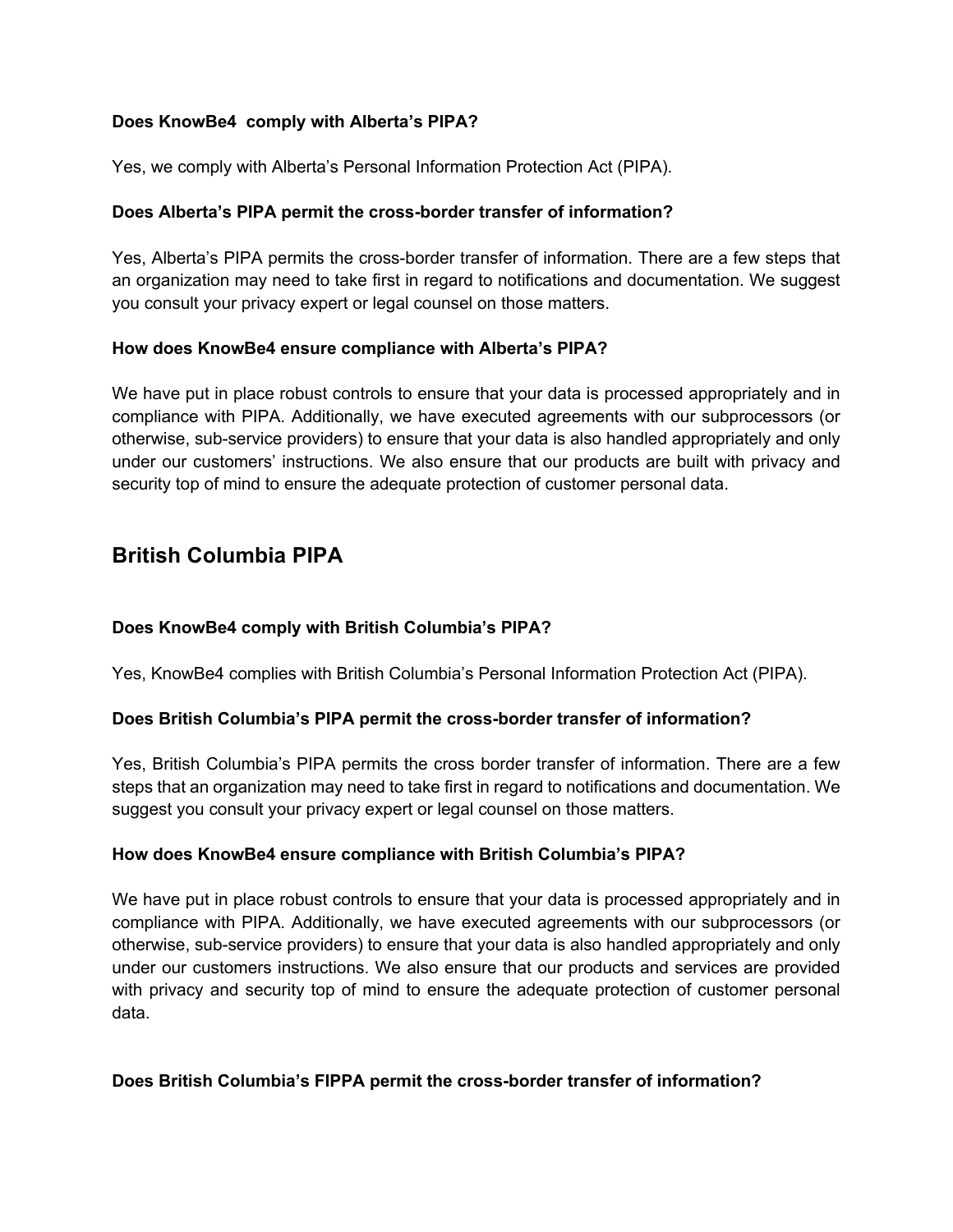Yes, British Columbia's Freedom of Information and Protection of Privacy Act ("FIPPA") permits the cross-border transfer of information under any of the following conditions:

- (i) the individual consents to the transfer;
- (ii) storage outside of Canada is permitted under FIPPA, including if the disclosure is necessary for installing, implementing, maintaining, repairing, troubleshooting, or upgrading an electronic system; or
- (iii) data storage relates to payment to or by British Columbia's government

### **Quebec Privacy Act**

#### **Does KnowBe4 comply with Quebec's Privacy Act?**

Yes, KnowBe4 complies with the Act Respecting the Protection of Personal Information in the Private Sector (the "Privacy Act").

#### **Does Quebec's Privacy Act permit the cross-border transfer of information?**

Yes, Quebec's Privacy Act requires that if an organization is going to communicate information outside of Quebec it must take reasonable steps to ensure that the receiving entity does not: a) use or disclose personal information for any purposes not relevant to the original collection purposes; and b) communicate the personal information to any third parties without consent, subject to limited exceptions.

#### **How does KnowBe4 ensure compliance with Quebec's Privacy Act?**

Quebec's Privacy Act requires that organizations execute a data processing agreement with their service provider(s). We provide our customers a robust data processing agreement which incorporates appropriate technical and organizational security measures which may be found here.

### **Nova Scotia PIIDPA**

#### **Does KnowBe4 comply with Nova Scotia's PIIDPA?**

Yes, KnowBe4 complies with the Nova Scotia Personal Information International Disclosure Protection Act ("PIIDPA").

#### **Does Nova Scotia's PIIDPA permit cross-border transfers of information?**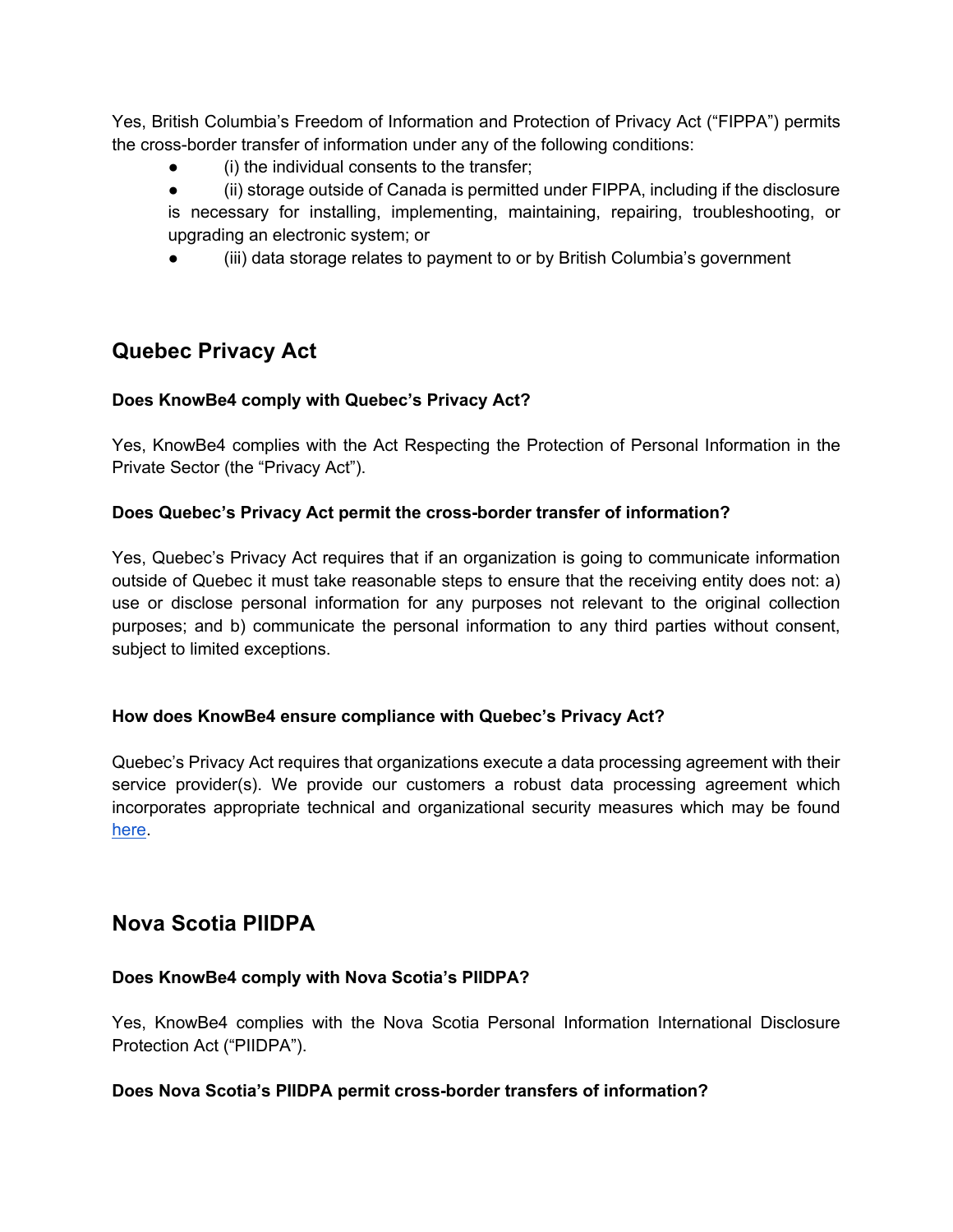Yes, PIIDPA permits the cross-border transfer of information under the following conditions:

- (i) the individual consents;
- (ii) it is stored outside of Canada for a purpose otherwise allowed under PIIDPA, including carrying out an agreement; or
- (iii) the applicable public body's head considers storage necessary for operational requirements of the public body

### **UNITED STATES**

#### **Does KnowBe4 comply with the CCPA?**

Yes, KnowBe4 complies with the California Consumer Protection Act ("CCPA") and its amendments.

#### **Does KnowBe4 sell my data as defined in the CCPA?**

No, we do not sell your information as defined in the CCPA.

#### **How does KnowBe4 comply with the CCPA?**

We have put in place robust technical and security measures to ensure the proper protection of your organization's data. Additionally, we offer a CCPA addendum which may be found here to ensure that our customers are in compliance with the CCPA.

### **Privacy in Latin America**

#### **Does KnowBe4 comply with the LGPD?**

Yes, we comply with the Brazilian General Data Protection regulation ("LGPD").

#### **Does the LGPD permit the cross-border transfer of personal data?**

The LGPD permits cross-border transfers of data as long as appropriate standards are met. We have implemented robust technical and security measures to ensure the proper protection of your data. Additionally, customers will be able to execute the Brazilian standard contractual clauses once they have been drafted and approved by the appropriate authorities.

#### **How does KnowBe4 comply with the cross-border transfer requirements under the LGPD?**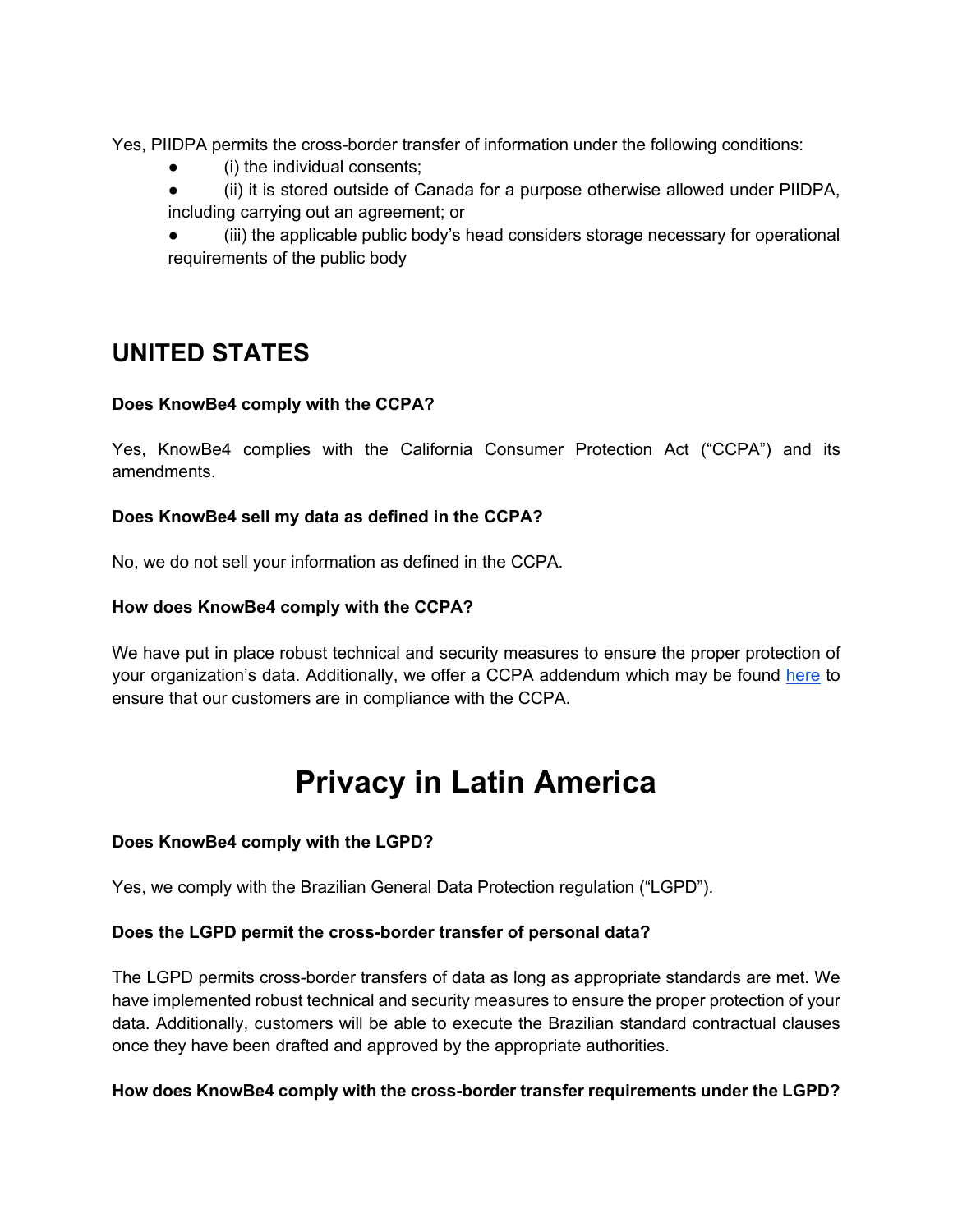We have put in place robust controls to ensure that data is processed appropriately and in compliance with the LGPD. Additionally, we have executed agreements with our subprocessors (or otherwise, sub-service providers) to ensure that your data is also handled appropriately and only under our customers' instructions.

# **Privacy in Europe**

#### **Does KnowBe4 comply with the GDPR?**

Yes, we comply with the General Data Protection Regulation ("GDPR").

#### **Does the GDPR permit the cross-border transfer of personal data?**

The GDPR permits cross-border transfers of data as long as appropriate safeguards are met. We have implemented robust technical and security measures to ensure the proper protection of information. Additionally, customers are able to execute our data processing agreement with standard contractual clauses with appropriate technical and organizational security measures which provides assurances that we are protecting and processing data in an adequate manner.

#### **How does KnowBe4 comply with the cross border transfer requirements under the GDPR?**

We have put in place robust controls to ensure that data is processed appropriately and in compliance with the GDPR. Additionally, we have executed agreements with our subprocessors (or otherwise, sub-service providers) to ensure that your organization's data is also handled appropriately and only under your instructions. We also offer our customers the option to execute standard contractual clauses with appropriate security measures to ensure the lawful transfer of personal data. Our DPA with standard contractual clauses may be found here.

### **Privacy in Singapore**

#### **Does KnowBe4 comply with the PDPA?**

Yes, we comply with the Personal Data Protection Act ("PDPA").

#### **Does the PDPA permit the cross-border transfer of personal data?**